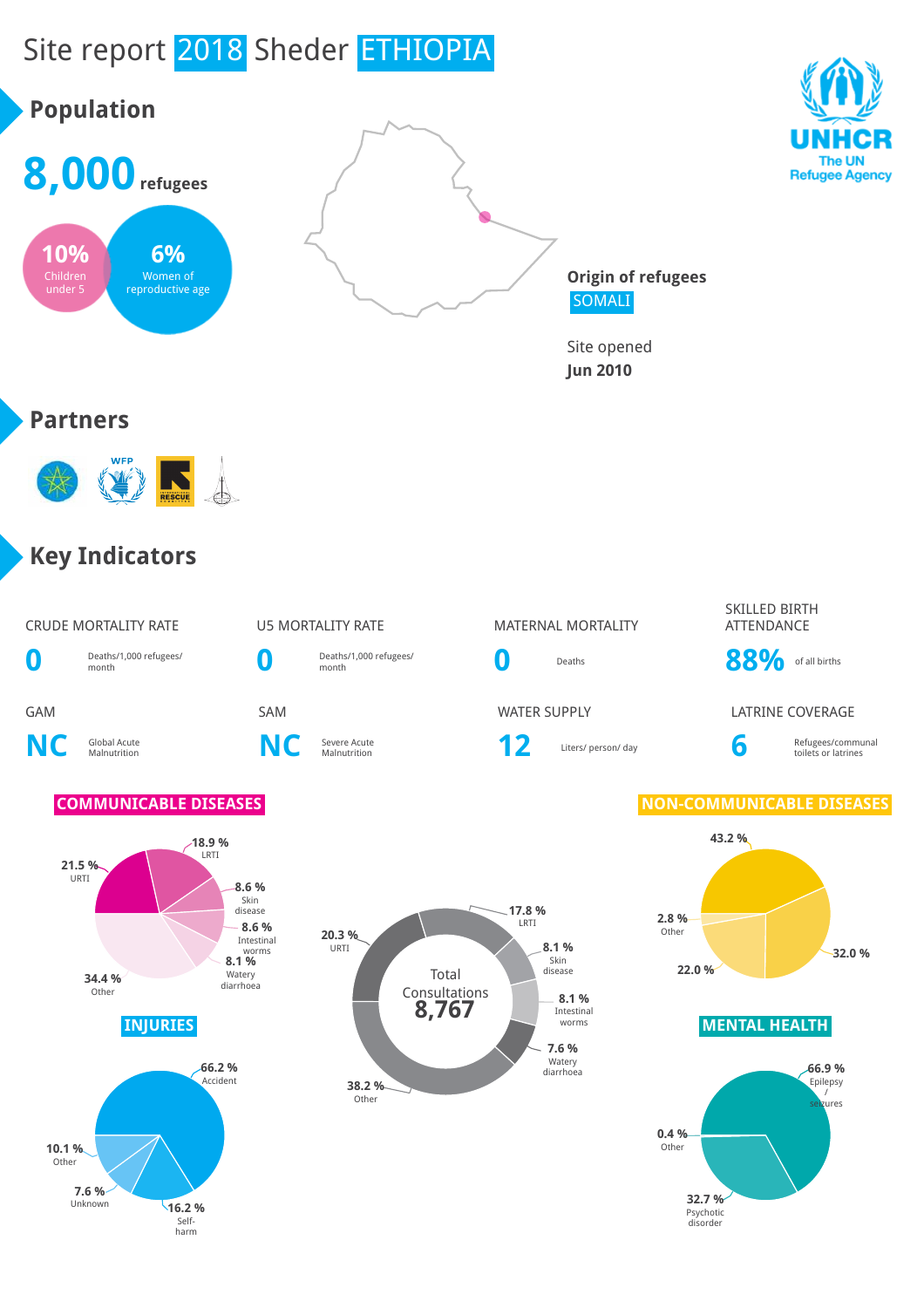### **Public Health**

| <b>HEALTH STAFFING</b>                                      | <b>INDICATOR</b> | <b>STANDARD</b> |           | <b>MORBIDITY</b>                                 | <b>INDICATOR</b> | <b>STANDARD</b> |                       |
|-------------------------------------------------------------|------------------|-----------------|-----------|--------------------------------------------------|------------------|-----------------|-----------------------|
| Number of medical doctors                                   |                  | 1: 50,000       | $\bullet$ | Incidence of malaria among children under        | $\mathbf 0$      |                 |                       |
| Number of qualified nurses                                  |                  | $1:$ < 10,000   | $\bullet$ | Incidence of watery diarrhoea among              | 56               |                 |                       |
| Number of community health workers                          |                  | 1:1,000         | $\bullet$ | children under 5                                 |                  |                 |                       |
| <b>ACCESS AND UTILIZATION</b>                               | <b>INDICATOR</b> | <b>STANDARD</b> |           | Incidence of pneumonia among children<br>under 5 | 82               |                 |                       |
| Consultations per trained clinician per day                 | 20               | < 50            | Ø         | Incidence of pneumonia among over 5              | 17               |                 |                       |
| Health utilisation rate (new visits / refugee /             | 1.0              | $1 - 4$         | ☑         | Tuberculosis success rate                        |                  | < 90%           |                       |
| year)<br>Proportion of host population consultations        | 24%              |                 |           | Were any MDR/X-TB cases diagnosed among<br>PoCs? |                  | <b>No</b>       |                       |
| <b>MORTALITY</b>                                            | <b>INDICATOR</b> | <b>STANDARD</b> |           | <b>VACCINATION</b>                               | <b>INDICATOR</b> | <b>STANDARD</b> |                       |
| <b>Crude Mortality Rate</b><br>(CMR) (/1000/month)          | 0.0              | < 0.75          | Ø         | Full vaccination coverage                        | 46%              | < 95%           | €                     |
| <b>Under-five Mortality Rate</b><br>(U5MR) (/1000/month)    | 0.0              | < 1.5           | Ø         | Measles vaccination coverage                     | 47%              | < 95%           | $\boldsymbol{\Omega}$ |
| <b>Infant Mortality Rate</b><br>(IMR) (/1000 livebirths)    | 0.0              | < 30            | Ø         | Source of vaccination data                       |                  |                 |                       |
| <b>Neonatal Mortality Rate</b><br>(NNMR) (/1000 livebirths) | 0                | < 20            | Ø         | IN-PATIENT DEPARTMENT (IPD)                      | <b>INDICATOR</b> | <b>STANDARD</b> |                       |
| <b>OUTBREAK ALERT AND RESPONSE</b>                          | <b>INDICATOR</b> | <b>STANDARD</b> |           | Average length of stay (days)                    | 6.4              |                 |                       |
| Proportion of outbreaks investigated within 48<br>hours     |                  | 100%            |           | Case fatality rate                               | 0.0              |                 |                       |
| Number of outbreaks reported                                | 0                |                 |           | Hospitalisation rate                             | 21.9             | $50 - 150$      | ೞ                     |

# **Reproductive Health**

| <b>ANTENATAL CARE</b>                                                                     | <b>INDICATOR</b> | <b>STANDARD</b> |   | <b>FAMILY PLANNING</b>                                                      | <b>INDICATOR</b> | <b>STANDARD</b> |  |
|-------------------------------------------------------------------------------------------|------------------|-----------------|---|-----------------------------------------------------------------------------|------------------|-----------------|--|
| Antenatal care coverage                                                                   | 73%              | > 90%           | Ω | Contraceptive prevalence rate                                               | 158%             | $\geq 30\%$     |  |
| Coverage of antenatal tetanus vaccination                                                 | 91%              | >95%            |   | Source of contraceptive prevalence data                                     |                  |                 |  |
| <b>DELIVERY CARE</b>                                                                      | <b>INDICATOR</b> | <b>STANDARD</b> |   | SEXUAL AND GENDER-BASED VIOLENCE (SGBV)                                     | <b>INDICATOR</b> | <b>STANDARD</b> |  |
| Proportion of births attended by skilled<br>personnel                                     | 88%              | $\geq 90\%$     | Δ | Total number of reported rapes                                              | $\mathbf{0}$     |                 |  |
| Proportion of births conducted by caesarean<br>section                                    | 0%               | $5 - 15%$       | ظ | Proportion of eligible rape survivors provided<br>with PEP within 72 hours  |                  | 100%            |  |
| Proportion of newborn infants with low birth<br>weight (<2500 gs) (weighed within 72 hrs) | 0%               | < 15%           |   | Proportion of eligible rape survivors provided<br>with ECP within 120 hours |                  | 100%            |  |
| Proportion of teenage pregnancies                                                         | 0%               |                 |   | SEXUALLY TRANSMITTED INFECTIONS (STIS)                                      | <b>INDICATOR</b> | <b>STANDARD</b> |  |
| Still birth rate (/ 1000 total births / month)                                            |                  |                 |   | Number of genital ulcer diseases                                            | $\Omega$         |                 |  |
| Number of maternal deaths                                                                 | $\mathbf{0}$     |                 |   | Number of Pelvic Inflammatory diseases                                      | $\Omega$         |                 |  |
| Proportion of maternal deaths investigated<br>within 48 hours                             |                  | 100%            |   |                                                                             |                  |                 |  |